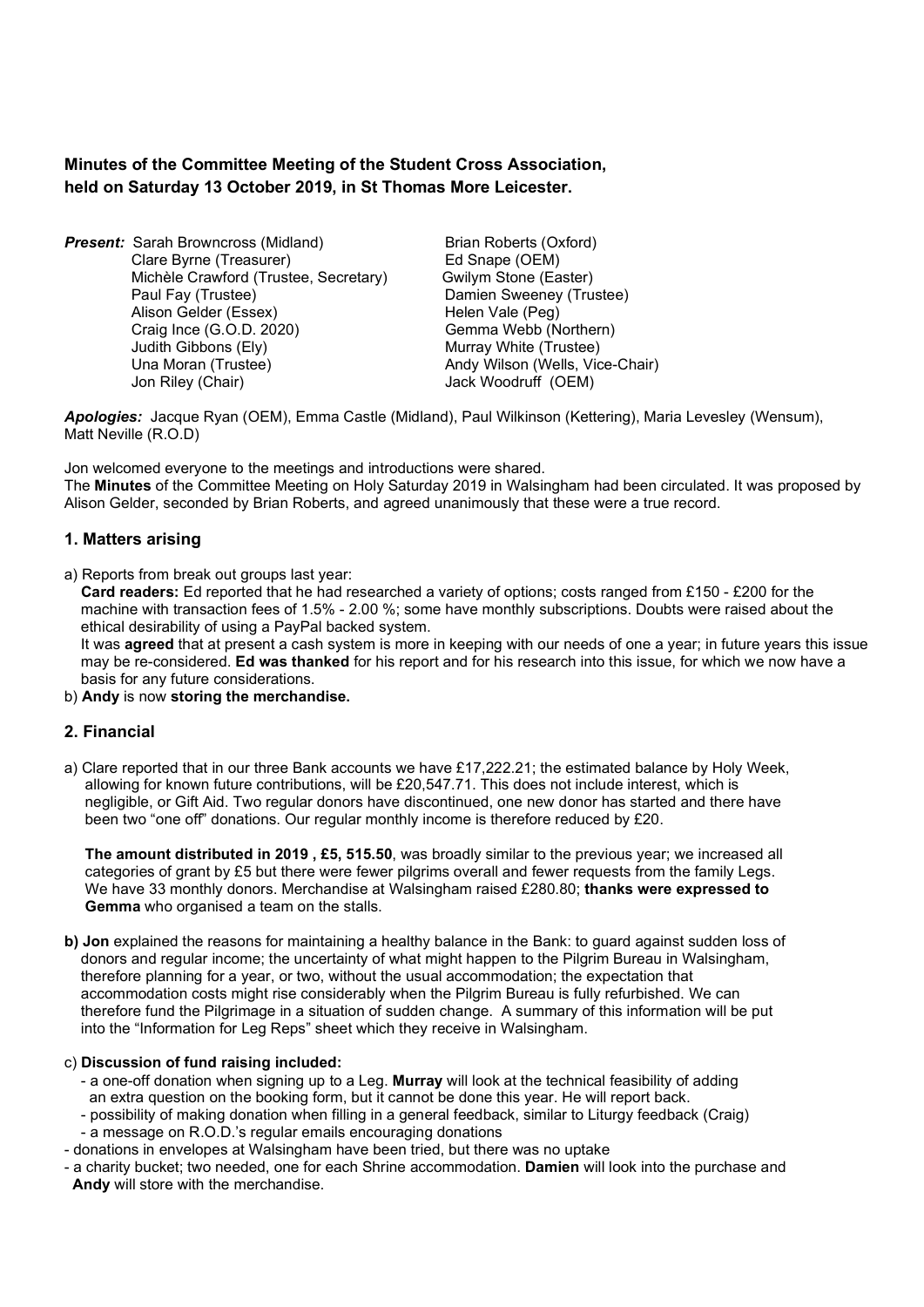Clare reported that setting up standing orders can be difficult and we do not generally give out our Bank details widely, owing to fraudulent activity some years ago. It is easiest if donors set it up themselves via online banking.

## 3. Funding and Disbursement 2020

At the Trustees' Meeting it was agreed that funding should be the same as last year as it was increased then.

#### Full Legs: £70 unwaged; £35 low waged. Family Legs: Category 2: £35 per adult and £20 per child. Category 3 unwaged family: £75 per adult and £40 per child.

An additional £500 will be made available to R.O.D. for recruitment related activities. Costed proposals must be made and approved in advance. Grants paid will be managed by R.O.D who may decide priorities for this funding. Applications should go from R.O.D. to Treasurer and thence to Trustees for approval.

Craig will explain this to R.O.D. and they will both report back to the Trustees about the effectiveness of what this money was spent on. Craig will also clarify which expenses are drawn from the G.O.D. fund.

Legs should support their Leg reps by assisting with transport to this meeting if necessary; others not Leg reps could be assisted by the SCA. Damien will write a policy on travel costs, using a reasonable method of transport, and report back.

There was a warm Vote of thanks to Clare for all her work as Treasurer.

## 4. Merchandise

a) The following items were suggested for consideration over the lunch break: pens, friendship bracelets and bracelet kits, pin badges, Easter cards, postcards and stickers.

After the lunch break, the following items were discussed:

- There are a few CDs and some bags left (Michèle has some books from her own stock)
- Our obvious need is postcards and Easter Cards:
- Stickers: Jack will send round some designs and costs
- Sarah and Helen will investigate bracelets and other small jewellery items
- Damien will research cardboard pens/pencils with Leg names
- Jack will research new postcard pictures and options, liaise with Sarah and Ed Browncross
- Easter cards: Jon will email Helena Tayler and Susanna Tayler about originals and copyright

Leg reps should ask at reunions for people to send good photos to Jack.

It was proposed by Damien, seconded by Judith, agreed unanimously that up to £500 be available for purchase of merchandise for Easter 2020. Costed proposals are to be sent to Clare by the end of November. Merchandise could be delivered to Andy Wilson who is currently storing old merchandise.

### 5. Publicity

 Damien will be sending out the current recruitment leaflets to parishes in January. Jon will liaise with Matt (R.O.D.) about publicity sent on the mailing list.

### 6. Website and Bookings

Murray has nothing new to report; new SCA minutes and accounts will be uploaded.

It was suggested that we might have a "donate" button on the website: Alison will liaise with Murray Murray is happy to continue with the Website at present, but it would be good for a younger person to take it on, with a mobile phone version. Helen V suggested that her husband does mobile sites. There will need to be a small amount of alteration to fulfil new accessibility regulations. It was suggested that R.O.D. in his emails might ask if anyone were willing to take over the website.

### 7. Policies

a) Travel policy

b) Loans policy – the first line will be adapted.